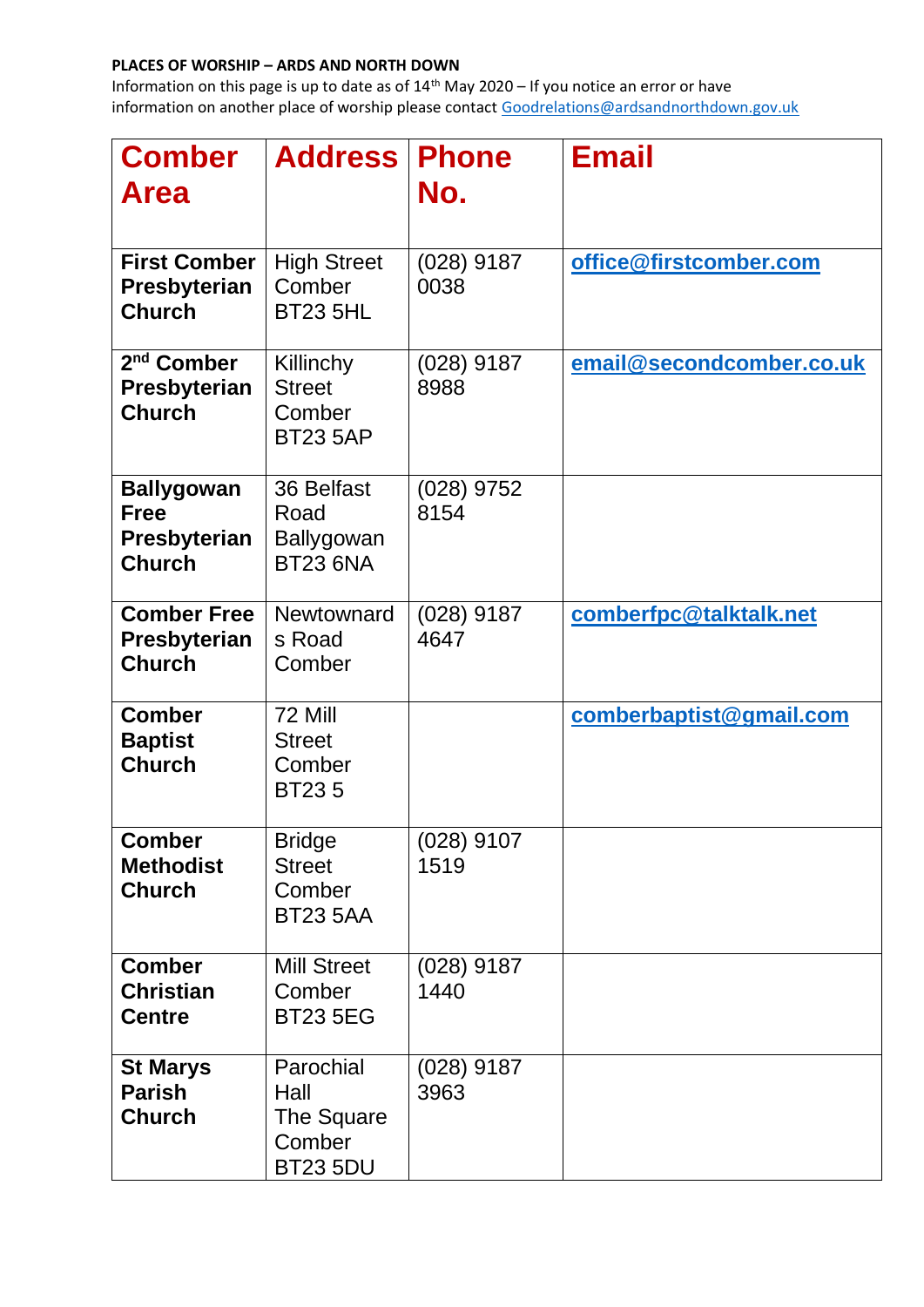## **PLACES OF WORSHIP – ARDS AND NORTH DOWN**

Information on this page is up to date as of  $14<sup>th</sup>$  May 2020 – If you notice an error or have information on another place of worship please contact [Goodrelations@ardsandnorthdown.gov.uk](about:blank)

| <b>Ballygowan</b><br>Presbyterian<br><b>Church</b>                              | <b>Church Hill</b><br>Ballygowan<br><b>BT23 6JA</b>            | $(028)$ 9752<br>1096 | Ballygowan@presbyterianire<br><u>land.com</u> |
|---------------------------------------------------------------------------------|----------------------------------------------------------------|----------------------|-----------------------------------------------|
| Non-<br><b>Subscribing</b><br>Presbyterian<br><b>Church</b>                     | 99 Saintfield<br>Road<br>Ballygowan<br><b>BT23 6HB</b>         | $(028)$ 9752<br>8675 |                                               |
| <b>Comber</b><br>Non-<br><b>Subscribing</b><br>Presybyteria<br>n Church         | <b>Windmill Hill</b><br>Comber<br><b>BT23 5WH</b>              | $(028)$ 9187<br>2265 |                                               |
| <b>Comber</b><br><b>Gospel Hall</b>                                             | 9 Belfast<br>Road<br>Comber<br><b>BT23 5QP</b>                 | $(028)$ 9187<br>8337 |                                               |
| <b>Ballymacash</b><br>son<br>Congregatio<br>nal Church                          | Killinchy                                                      | 07802 466<br>302     | bobmcevoy@aol.com                             |
| <b>Killinchy</b><br>Non-<br><b>Subscribing</b><br>Presbyterian<br><b>Church</b> | 30 Comber<br>Road<br>Killinchy<br><b>BT23 6PB</b>              |                      | killinchynspc@gmail.com                       |
| Killinchy<br>Presbyterian<br><b>Church</b>                                      | Craigarusky<br>Road<br>Killinchy<br><b>BT23 6QS</b>            | $(028)$ 9754<br>3377 | killinchyoffice@gmail.com                     |
| <b>Killinchy</b><br><b>Parish</b><br><b>Church</b>                              | 11<br><b>Whiterock</b><br>Road<br>Killinchy<br><b>BT23 6SB</b> | (028) 9754<br>1249   | killinchy@down.anglican.org                   |